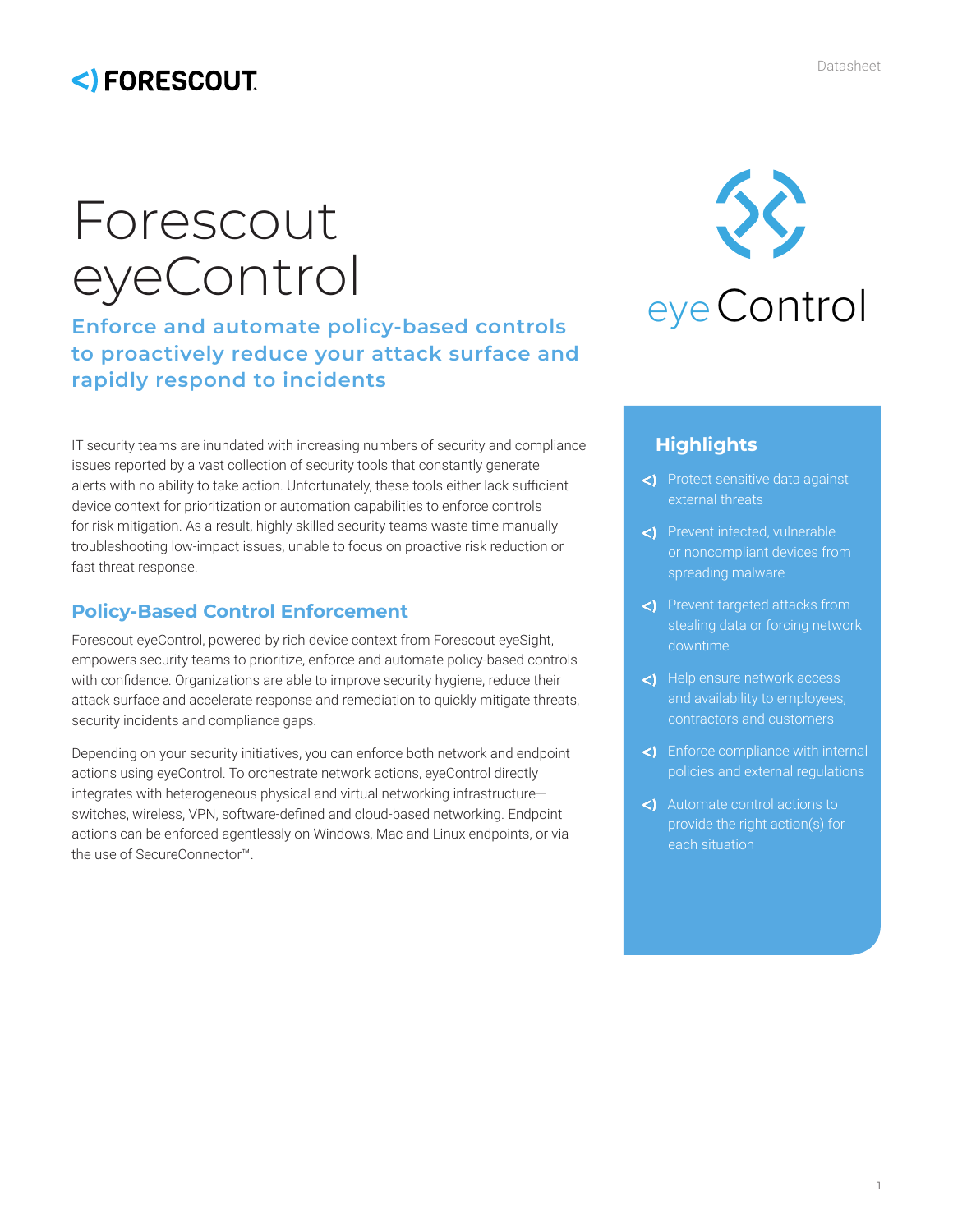Figure 1. Enforce policies at the network and on endpoints, increasing automation over time.

| Network                               |
|---------------------------------------|
| Move to quest network                 |
| Change wireless user role             |
| Assign to self-remediation VLAN       |
| Restrict roque devices/infrastructure |
|                                       |
| Host                                  |
| Start mandatory applications/process  |
| Update antivirus/security agents      |
| Apply OS updates/patches              |
| External drive compliance             |



AUTOMATE POLICY BASED CONTROL

#### MODERATE STRINGENT

| Network                              |
|--------------------------------------|
| Quarantine device (VLAN, Virtual FW) |
| Turn off switch port                 |
| <b>Block wireless or VPN access</b>  |
| Use ACLs to restrict access          |
|                                      |
| Host                                 |
| Terminate unauthorized applications  |
| Disable NIC/dual-homed               |
| Disable peripheral device            |
|                                      |

Trigger remediation actions/systems

#### **Automate controls with confidence**

eyeControl leverages an intuitive and flexible Policy Engine that enables organizations to apply granular, targeted controls. Sophisticated workflows and compound actions can be implemented with easy-to-use dynamic scoping, Boolean logic and waterfall policies. The Policy Graph feature facilitates accurate policy creation, analysis of policy flows and fine-tuning of policies prior to turning on enforcement actions.

Control actions can be manually initiated by security teams or, to increase security operations efficiency, automation can be gradually introduced. Starting with basic, repetitive tasks and expanding over time to more complex controls, automation can free up skilled IT resources to focus on higher-impact issues. This approach helps ensure minimal business disruption while dramatically improving network access, device compliance, network segmentation and incident response initiatives.

"Often we can automate action against an endpoint, but when manual intervention is needed, a simple right click is all it takes." *– Joseph Cardamone, Senior Information Security Analyst and North America Privacy Officer, Haworth*

#### **Challenges**

- <) Noncompliant or unauthorized devices on the network pose a large risk
- Flat, under-segmented networks leave organizations susceptible to lateral threats
- <) Inability to quickly and effectively respond to security threats and incidents
- Limited capacity to enforce continuous device posture through security tools
- Business-disruption risk limits security control automation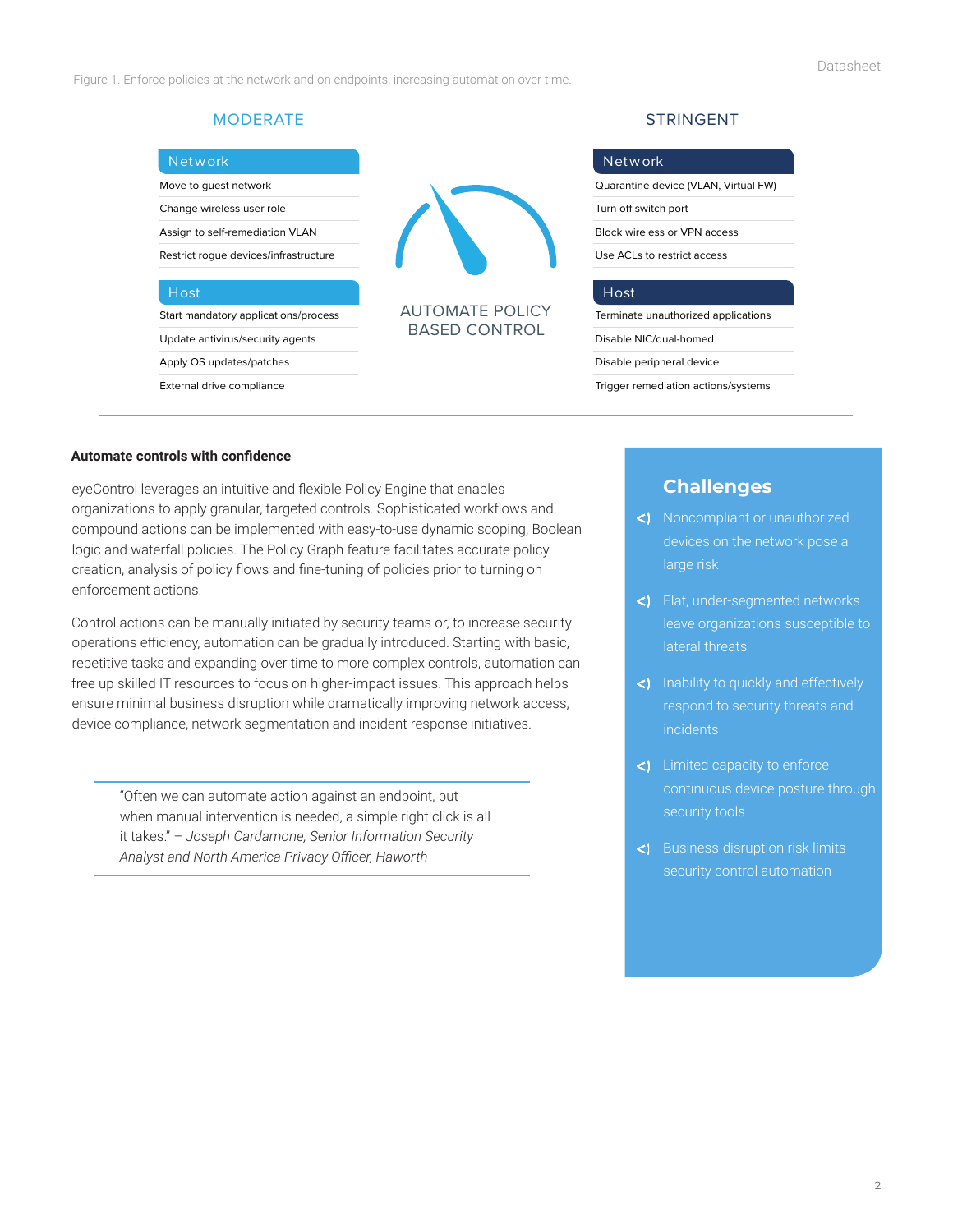#### **Enforce network access**

Control access to enterprise resources based on user profile (guest, employee, contractor), device classification and security posture.

- Enable differentiated access for guest and BYOD devices
- Enforce network access policies with or without 802.1X authentication
- Take action against suspicious, rogue or shadow IT devices on the network
- Limit or block network access for compromised or malicious devices
- Quarantine or isolate noncompliant devices until compliance deviations have been addressed

"One of the reasons why we chose the Forescout platform was that this technology doesn't rely on the 802.1X protocol, which makes the deployment very easy. The idea of not installing agents provides high performance and simplicity as well." *—Juan Ignacio Gordon, Head of IT Security, ACCIONA*

#### **Improve device compliance**

Automate compliance assessment and enforce remediation controls for continuous compliance with internal security policies, external standards and industry regulations.

- Help ensure endpoints are properly configured and initiate remediation for critical configuration violations, including weak or default passwords
- Help ensure required applications and security agents are installed, running and up-to-date
- Disable or block unauthorized applications that could introduce risk or put an unnecessary burden on network bandwidth or resource productivity
- Identify high-risk vulnerabilities and missing critical patches and initiate remediation actions
- Proactively target remediation actions such as installing required security software, updating agents or applying security patches
- Implement policies and automate controls for configuration compliance in cloud deployments, including AWS, Azure and VMware®

"With the Forescout solution, we expect to save millions from exponentially faster audits that produce fewer findings and require less remediation effort."

*— Phil Bates, Chief Information Security Officer, State of Utah*